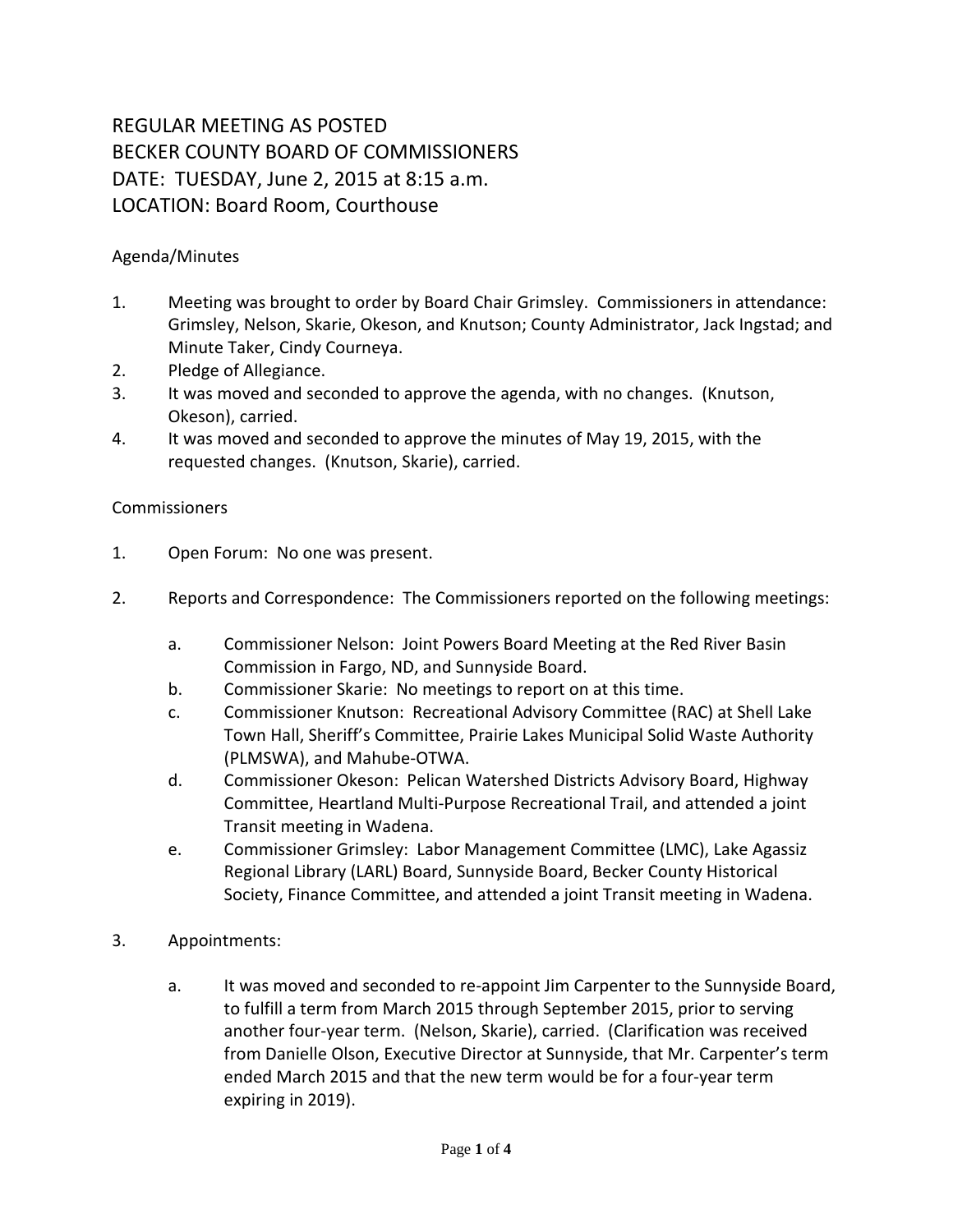4. It was noted that the Board of Equalization meeting is scheduled for Tuesday, June 16, 2015 at 6:00 p.m. in the Board Room of the Courthouse.

Auditor-Treasurer: Mary Hendrickson presented:

- 1. Licenses and Permits:
	- a. It was moved and seconded to approve Resolution 06-15-1B, to approve the Gambling Application for Exempt Permit to conduct a Raffle for the University of North Dakota (UND) Alumni Association & Foundation, on July 16, 2015, for operations at the Detroit Country Club, 24591 County Highway 22, Detroit Lakes, MN, in Lakeview Township. (Okeson, Knutson), carried.
	- b. It was moved and seconded to approve the Seasonal Tobacco License Renewal for Phoenix Marketing at Soo Pass Ranch – William Bennett – Lake View Township. (Skarie, Okeson), carried.
	- c. It was moved and seconded to approve the Annual Tubing License for Roger J. Klemm – K & K Tubing – Erie Township. (Knutson, Okeson), carried.
- 2. It was moved and seconded to accept the April 2015 Cash Comparison and Investment Summary. (Nelson, Knutson), carried.

Finance Committee: Mary Hendrickson presented:

- 1. It was moved and seconded to approve the Regular Claims, Auditor's Warrants, and Over 90-Day Claims for the following:
	- a. Auditor's Warrants (Tuesday Bills):
		- i. 05/19/2015 in the amount of \$135,792.43;
		- ii. 05/26/2015 in the amount of \$8,132,080.65;
		- for a total of \$8,267,873.08.
	- b. Over 90-Day Claims:
		- i. Michael B. McGee, PA, in the amount of \$2,500.00 just received invoice;
		- ii. MidStates Wireless, Inc., in the amount of \$346.00 balance due after credit;
		- iii. North Homes, Inc., in the amount of \$9,333.52 sent to wrong department;
		- iv. Essentia Health, in the amount of \$60.85 resubmission of invoice;
		- v. Wayne Schlauderaff, in the amount of \$26.86 receipt just submitted. (Nelson, Okeson), carried.
- 2. It was recommended to have full board discussion on the request for an upgrade of the current iDoc System for the Recorder's Office.
- 3. It was moved and seconded to approve the request for the replacement of a 15-ton compressor for the air conditioning unit in the Jail, from Tweeton Refrigeration, at the low quote of \$8,097.00. (Nelson, Skarie), carried. It was noted that another quote was requested, but nothing was received.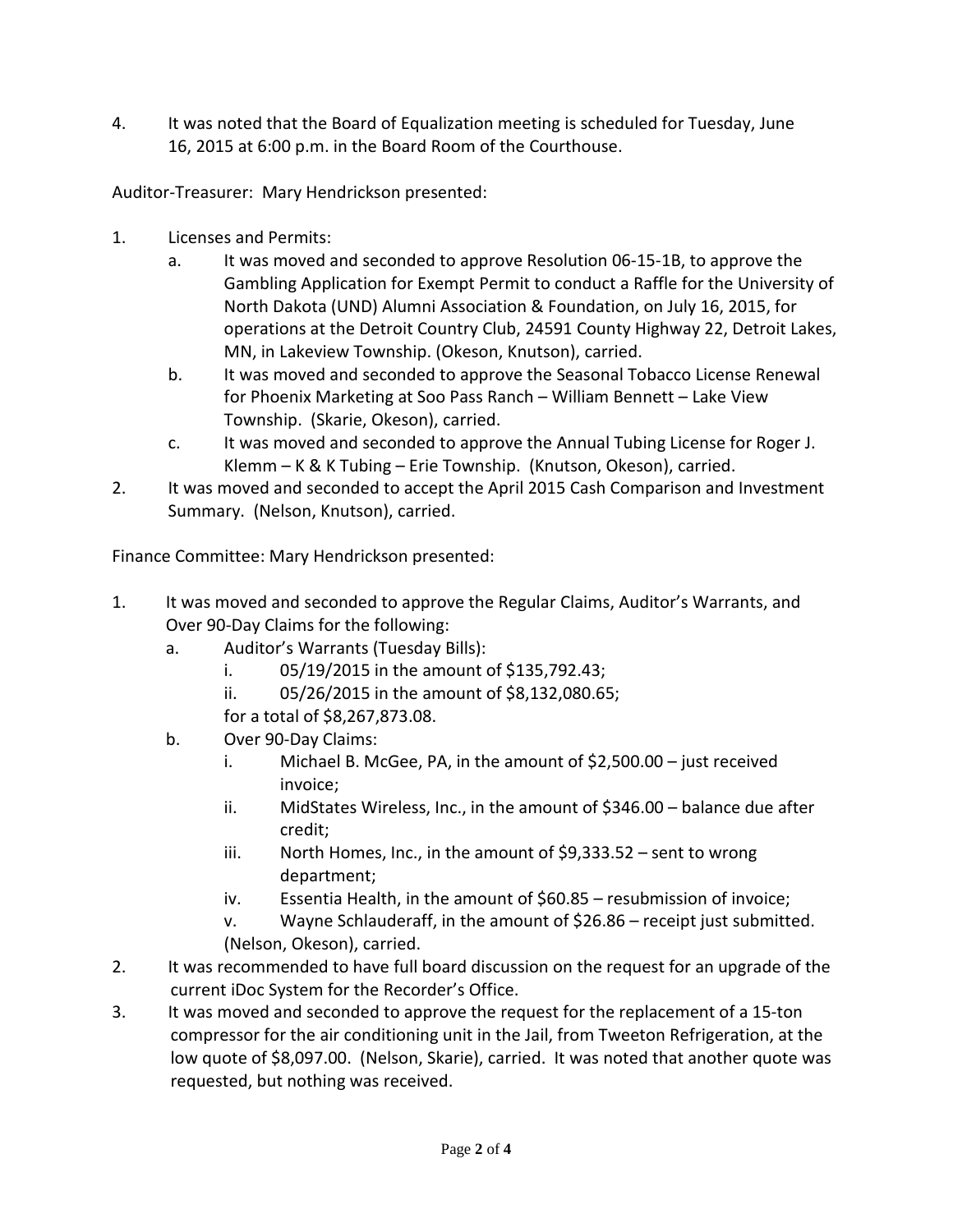Assessor: Abatements: Steve Carlson presented:

- 1. It was moved and seconded to approve the following abatements, as presented:
	- a. PIN #: 08.0229.000 in Detroit Lakes, in the amount of \$1,040.00, due to an exclusion was missed in the modifiers;
	- b. PIN #: 49.0871.440 in Detroit Lakes, in the amount of \$64.00 and \$64.00 for tax years 2014 and 2015 respectively, due to Homestead modifier was missed when parcel was annexed into the City;

for a total amount of the abatements at \$1,168.00. (Knutson, Okeson), carried.

Natural Resource Management (NRM): John Vaida presented:

1. It was moved and seconded to approve the request to solicit quotes for bud capping activities for 2015, as presented. (Knutson, Nelson), carried.

Recorder: Upgrade of iDoc System and User Hosting Site Fee: Patty Swenson presented:

1. It was moved and seconded to approve the request for an Upgrade to the iDoc 5 Software System, as presented, and to enter into a contract with Tyler Technologies in Lubbock, Texas, for the upgrade, at a cost of \$1,400 for the implementation and \$1,200 for the annual hosting fee, with the total amount at \$2,600.00. (Knutson, Okeson), carried.

Human Services: John Dinsmore, Jennifer Green, Christy Ramsey and Donna Richgels presented:

- 1. The Board introduced and welcomed John Dinsmore as the new Human Services Director for Becker County, with the position shared with Otter Tail County Human Services. Mr. Dinsmore thanked the commissioners and provided a brief summary on his background and experience.
- 2. It was moved and seconded to approve Resolution 06-15-1A, to create and fill the Child Support Officer position, as presented. (Nelson, Skarie), carried.
- 3. It was moved and seconded to approve the Human Services claims for Human Services, Community Health, and Transit. (Skarie, Knutson), carried.
- 4. It was moved and seconded to approve amending the agenda, to add under Human Services: Number 3: Request to Accept Donations for the Foster Care Program. (Skarie, Okeson), carried.
- 5. It was moved and seconded to approve Resolution 06-15-1C, to accept the community donations for years 2013 and 2014, as presented, to Becker County Human Services for the Children's Foster Care Program, in the amount of \$12,083.00, and with a list of the donors and their contributions included in said resolution.